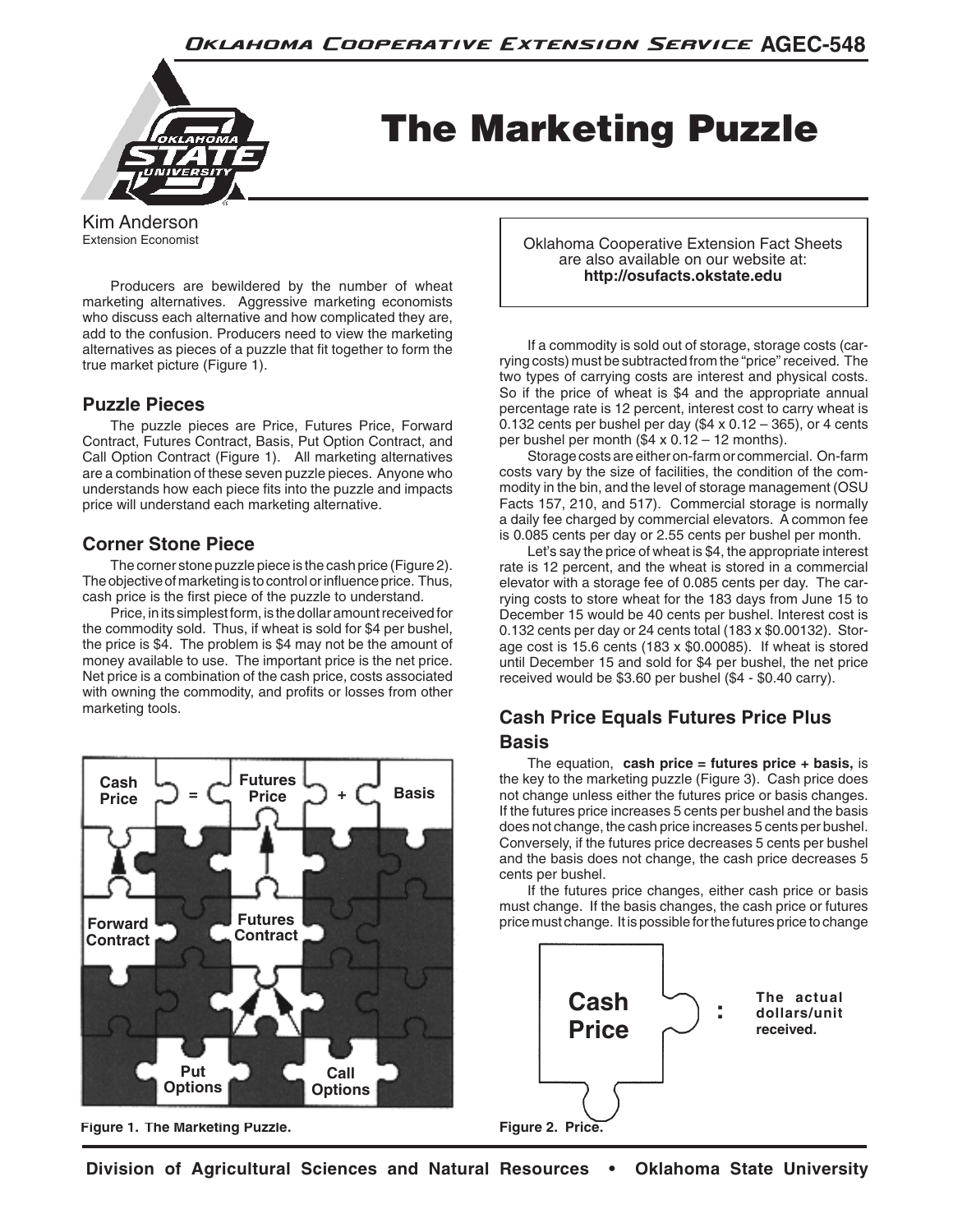

**Figrue 3. Key Marketing Equation.**

and for the basis to change in the opposite direction and there be no change in the cash price. But it is impossible for just one of these three puzzle pieces to change.

Another key to understanding the market is to understand how to control the futures price and the basis. By controlling these two puzzle pieces, cash price may be controlled.

#### **Forward Contract**

 A forward contract sets the price (Figure 4). If a forward contract is established at \$4 per bushel, the price paid for the wheat is \$4 irrespective of the futures price and the basis. But the equation, **cash price = futures price + basis,** still holds. A forward contract is based on a futures contract price and a basis. For example, assume the current date is April 1, the Kansas City Board of Trade (KCBT) July wheat contract price is \$4.30 and the forward contract basis is minus 30 cents. The forward contract price would be \$4.

Cash Price = Futures Price + Basis or  $$4 = $4.30 + (-1.53)$ \$0.30)

 To protect against price changes, the **buyer** would sell KCBT July futures contracts for \$4.30 (short hedge). When the wheat is delivered against the forward contract, the buyer would take delivery of the wheat and buy the KCBT contract back. For the buyer, any change in the cash price would be offset by changes in the KCBT July futures price and the net would be \$4. The buyer normally absorbs any loss or gain in the basis.

 The point to remember with forward contracts is for the seller, a futures price and a basis is locked in. Thus, the cash price is fixed at the contracted price. In all cases, the equation holds.

#### **Futures Contract**

 Producers who own the commodity, either in the field or in the bin, may "lock in" a futures price by selling a commodity futures contract (Figure 5). A futures contract requires delivery (acceptance) of a specified commodity at a specific quality and quantity (5,000 bushels for grain), during a specific time period (delivery month), and at a specific location (delivery



**A contract requiring delivery (acceptance) of a specific quantity and quality of a specified commodity during a specific period.**

**Figure 4. Forward Contract.**



**A contract requiring delivery (short/sold) or acceptance (long/bot/buy) of a specified quantity and quality of a commodity during a specified delivery period.**

**Figure 5. Futures Contract.**

point). The price of the contract is determined at auction on the floor of a commodity exchange.

 The futures price is the price of a commodity futures contract. The contract used by the seller will depend on which contract the market is using to determine price. The appropriate contract is normally the next contract scheduled to expire before the delivery month. For example, wheat to be sold in November would use the KCBT December contract price to determine the cash price. During December, the market would be using the KCBT March contract.

 Assume a producer wants to hedge 20,000 bushels of hard red winter wheat for delivery at harvest (June). Four, 5,000 bushel, KCBT July wheat contracts would be sold. If the wheat contracts are sold for \$4.30 per bushel, the expected price would be \$4.30 plus the basis. If the basis turns out to be a minus 30 cents, the resulting price would be \$4 per bushel.

 Selling a futures contract works because the **cash price = futures price + basis** must hold. The futures contracts have been sold for \$4.30 per bushel which "locks in" a futures price of \$4.30. The futures contract price may not be \$4.30 at harvest. But since **cash price = futures price + basis,** any change in the futures price is offset by an equal change in the cash price. If the futures price increases 20 cents per bushel, the cash price increases 20 cents per bushel (sell KCBT July at \$4.30 — buy back KCBT July for \$4.50). There is a 20 cent loss with the futures contract and a 20 cent gain with the cash wheat. If there is a 20 cent decline in the futures price, there will be a 20 cent decline in the cash price. Thus the gain in the futures (sell for \$4.30 — buy at \$4.10) is offset by a 20 cent loss in the cash price.

 The difference between forward contracting and hedging is the basis. Forward contracts "lock in" the futures price and the basis. Hedging only "locks in" the futures contract price.

#### **Basis**

 The basis is the difference between the futures contract price and the local cash price. Both time and location will impact the basis (Figure 6). There are five KCBT wheat contracts; March, May, July, September, and December. For example, the market uses the KCBT December wheat contract price to set the price of wheat from September through October. Since wheat delivered in October may have a different value than wheat to be delivered in December, the basis is used to adjust the price for the expected difference in market conditions. Even though Kansas City is a wheat delivery point, the price of wheat in a Kansas City elevator is normally different than the underlying KCBT futures contract price.

 An example of basis change for location is when wheat may be worth more in Kansas City than in central Oklahoma. Since the same commodity futures contract is used to determinethepriceatbothlocations,grainbuyersadjustthefutures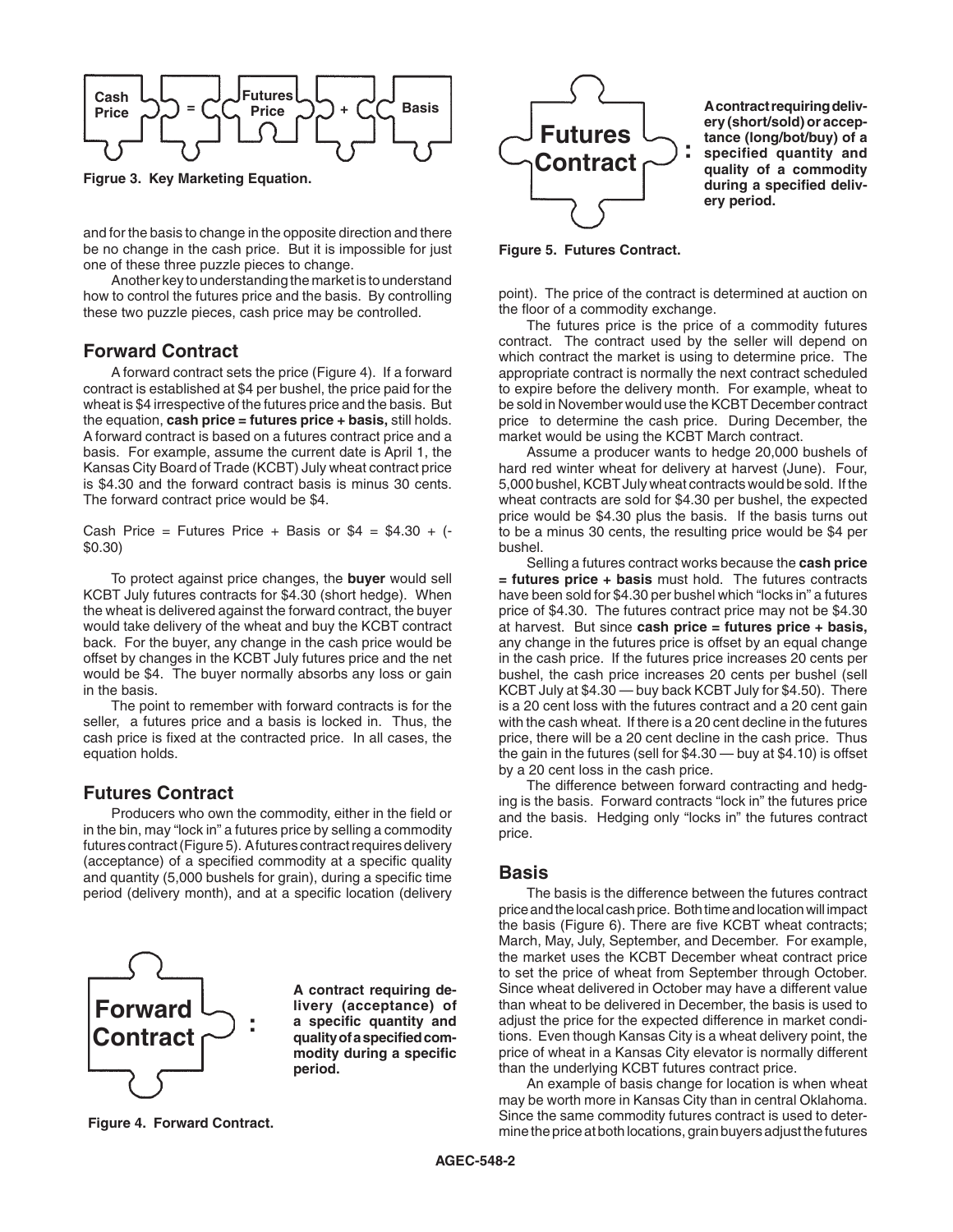

**Figure 6. Basis.**

contract price with the basis. If wheat is worth 30 cents less in central Oklahoma than in Kansas City, the basis for central Oklahoma is set 30 cents less than the Kansas City basis. If the value of wheat in central Oklahoma is the same as in Kansas City, the basis will be the same for both locations. (For additional information read OSU Current Report - 502).

 About the only way to "lock in" a basis is with a forward contract. There are "basis contracts" but they are rarely used in the great plains. When the basis is favorable for producers it is unfavorable for buyers. And when the basis is favorable for buyers it is unfavorable for producers. Basis contracts are used in the Midwest where the majority of the grain is stored on-farm.

# **Option Contracts**

 The following put and call option contract discussions pertain to the buyers' rights and responsibilities. Sellers' rights and responsibilities will not be discussed. Adetailed discussion of put and call option contracts are presented in OSU Facts. Contact your County Cooperative Extension Agent.

 Option contract terms are only important when options are used. Before options are implemented into the marketing plan, the important thing to know is the price impact of buying a put or a call option. Knowing what premium and strike price is, will help to understand the following examples. The **premium** is the cost of the contract. For example, a KCBT \$4.30 July wheat put option contract may cost 20 cents per bushel or \$1,000 per 5,000 bushel contract.

 The strike price is the "starting point" for establishing the option contract value. A KCBT July \$4.30 put option contract value will depend on whether the KCBT July wheat contract price is above or below the \$4.30 strike price.

 The buyer chooses the strike price. Each strike has a different value which depends on the price level of the underlying futures contract. Don't get "tied up" with terminology. Right now, just concentrate on learning the basic principles. Put option values increase when futures contract prices decrease and call option values increase as futures contract prices increase. These two principles are the most important things to remember about options.

## **Put Option Contracts**

 A put option contract impacts price through the futures contract and its price (Figures 1 and 7). It's important to remember **put option contracts' value increase as the underlying futures contract price declines.** Visualize the futures contract and put option contract as two connected tanks of water. If the water level in the futures contract tank declines, the water level in the put option tank increases. If the water level in the futures contract tank increases, the water level in the put option tank declines until the put tank is empty. The put option water level can not get lower than zero.



**A contract which gives the buyer the "right" to sell a specified commodity futures contract at a specified price. The premium (value) increases as a price decreases.**

#### **Figure 7. Put Option Contract.**

 If a commodity is owned (wheat, corn, cattle, hogs, etc.) and the underlying futures price increases without a change in the basis, the cash price increases. This could be good. If a commodity is owned and the underlying futures price decreases without a change in the basis, the cash price decreases. This could be bad. However, if a put option contract is purchased on the underlying contract, the bad is changed to OK.

 Assume wheat is growing in the field, the KCBT July wheat contract price is \$4.30, the expected basis is minus 30 cents, and a \$4.30 July put option contract premium (cost) is 20 cents per bushel. Wheat may be hedged or forward contracted for \$4 per bushel (\$4.30 - \$0.30). An alternative to forward contracting or hedging is to buy a \$4.30 KCBT July put option contract. The minimum expected price for buying the put option contract would be \$3.80, the \$4.30 futures contract price plus the expected basis (-\$0.30) and minus the put option premium (\$0.20).

 Assume the basis at harvest (June) is 30 cents per bushel. If the KCBT July contract is \$5, the local cash price would be \$4.70 (\$5 - \$0.30). If the KCBT July contract price is \$3.50, the local cash price would be \$3.20 (\$3.50 - \$0.30). The equation, **cash price = futures price + basis,** holds**.**

 Assume a KCBT July put option contract was purchased for 20 cents per bushel in April. Then if the KCBT July contract price is \$5, the local cash price would be \$4.70. The KCBT \$4.30 July put option contract will have no value, thus the price would be \$4.50 per bushel. This is the \$4.70 cash price minus the 20 cent KCBT July put option premium.

Again, assume a KCBT\$4.30 July put option contract was purchased for 20 cents per bushel in April. If the KCBT July contract price is \$3.50, the local cash price would be \$3.20. The KCBT \$4.30 July put option contract would be worth at least 80 cents per bushel (\$4.30 - \$3.50). And the **price** would be \$3.80 (\$3.20 cash price minus 20 cents premium plus 80 cents final value of the put option).

## **Call Option Contracts**

 Call option contracts impact price through the futures contract(Figure8). **As the futures contract price increases, the value of call option contracts increase.** As the futures contract price declines, the value of the call option contract declines until the futures contract price is equal to or less than the call option "strike" price, then the value of the call option is zero.

 Since call option contract values move in the same direction as the underlying futures contract price, call option contracts by themselves can not be used to protect against lower prices. They are used to protect against higher prices and are used in combination with other marketing tools.

 Producers may want to buy call option contracts after the wheat or cattle have been sold. The sale may be through a cash sale (wheat at harvest), after forward contracting (planted